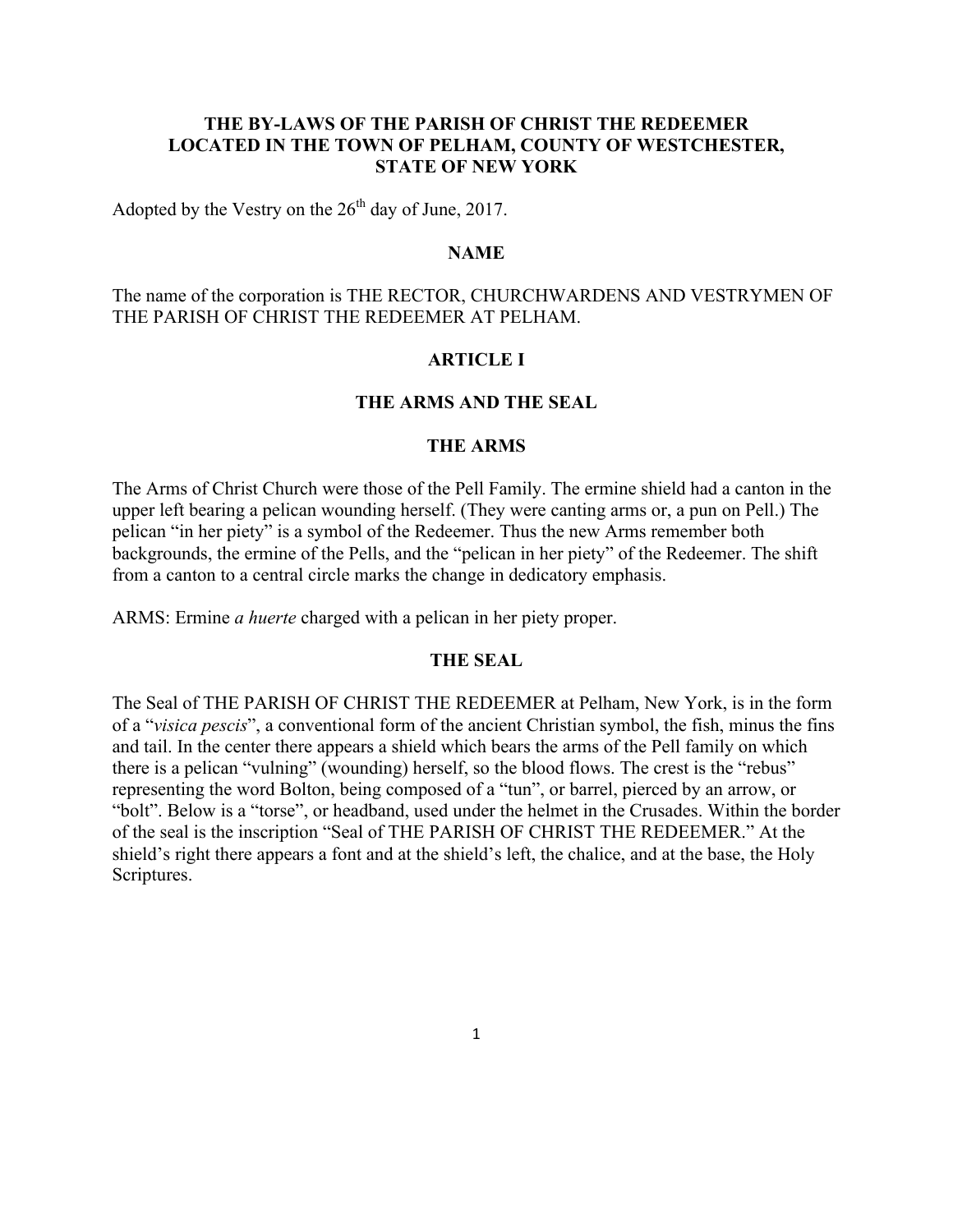# **ARTICLE II**

# **CORPORATION ANNUAL PARISH MEETING AND ELECTION AND SPECIAL MEETINGS**

Section 1. The annual meeting and election of this Parish Corporation (the "Parish") shall be held, according to its certificate of incorporation, as amended, on the third Sunday in January in each year, or on such other date as the Vestry may fix within the first quarter of the year, at an hour on said date and at a place to be fixed by the Vestry. Special meetings of the Parish may be held on any Sunday or secular day and at any hour thereof and at any place fixed by the Vestry. The rules contained in the current edition of Robert's Rules of Order Newly Revised shall govern meetings of the Parish in all cases to which they are applicable and in which they are not inconsistent with these bylaws and any special rules of order the Parish may adopt.

Section 2. Notice of such annual meeting and election or special meeting shall be read by the Rector, or if there be none, or if the Rector is absent, by the officiating minister or by a Warden of the Parish on each of the two Sundays next preceding such annual meeting and election or special meeting, in the time of divine service, or if, for any reason, the usual place of the Parish be not open for divine service, the notice shall be posted conspicuously on the outer door of the place of worship for two weeks preceding the annual meeting and election or special meeting. Such notice shall specify the place, day and hour of holding the annual meeting and election or special meeting. The notice of the annual meeting and election shall also specify the number, names, and terms of office of each Warden and those Vestry members whose terms of office shall then expire, or whose office shall then be vacant for any cause, and each office for which a candidate is to be then elected. The notice of a special meeting shall specify the matter or question to be brought before such meeting and no matter or question not specified in such notice shall be acted upon at such meeting.

Section 3. The presiding officer of such annual meeting and election or special meeting of the Parish shall be the Rector of the Parish, if there be one, or if there be none, or the Rector is absent, then one of the Wardens shall be the presiding official at the meeting and will be the judge of the qualifications of the voters. The presiding officer, or his/her designate, shall receive the votes cast and shall declare the results of the votes cast. The presiding officer of such annual meeting and election or special meeting shall cause the proceedings of the meeting to be entered in the book of minutes of the Vestry, sign his/her name thereto, and invite those present to sign that they were present. All signatures will be filed with the minutes.

Section 4. Qualified voters are the Rector and all persons eighteen (18) years of age or older who have been baptized and belong to the Parish, and have been regular communicants at its worship and have financially contributed to its support within the past twelve months.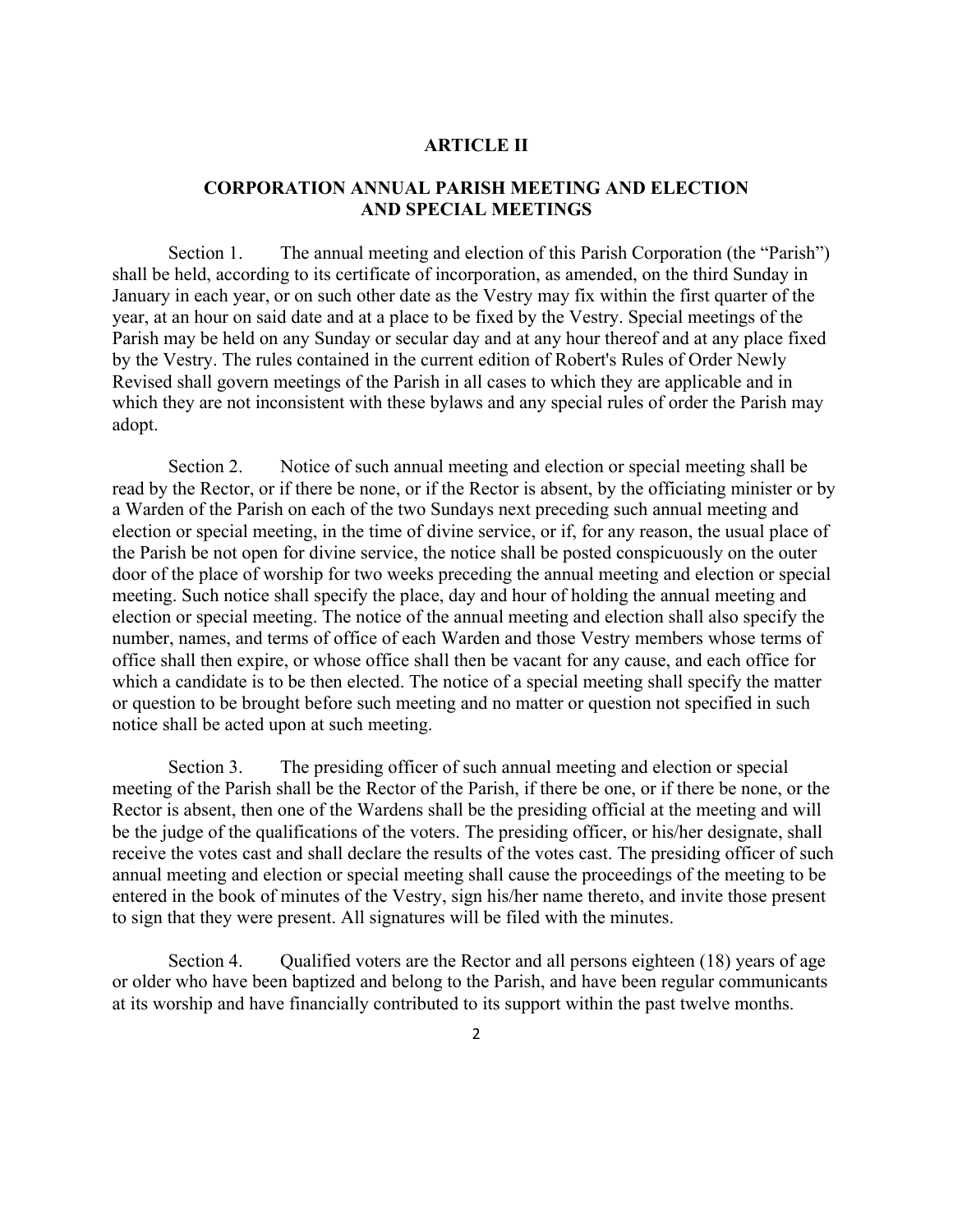Section 5. The action of an annual or special meeting upon any matter or question shall be decided by a majority of the qualified voters voting thereon, but no votes may be cast by proxy. The polls of an election shall continue open for one hour, and longer in the discretion of the presiding officer or if required by vote of a majority of the qualified voters present and voting.

Section 6. The Vestry shall appoint, annually and not later than the October Vestry meeting, a Nominating Committee of five members of the Parish in good standing. The chairperson of the Nominating Committee shall be the Warden not up for election, and two members of the committee shall be members of the Vestry. Of the two additional members of the committee, one will be appointed by the Rector and one will be appointed by the chair of the committee. The membership of this committee shall be promptly published to the Parish. It shall be the duty of the Nominating Committee to nominate qualified lay voters to serve as Wardens, members of the Vestry, and delegates and alternates to the annual Diocesan Convention. The Committee shall consult with the Rector, and shall solicit suggestions from the Vestry and other members of the Parish. Before presenting their nominees to the parish, the Committee shall make certain that such persons desire to be nominated or re-nominated, as the case may be. The Nominating Committee shall post the names of such nominees on a bulletin board of the Church not less than three Sundays prior to the Annual Meeting. Such list of nominees shall be final, except that the Nominating Committee shall also post as nominees the names of any other qualified lay voters who have been proposed in writing by not less than ten qualified voters; any such names must be received not less than two Sundays prior to the Annual Meeting and shall be promptly posted. No other nominees shall be considered at the Annual Meeting.

# **ARTICLE III**

#### **THE VESTRY**

The Vestry shall consist of the Rector, two Wardens, and nine Vestry members. The Wardens and Vestry members shall be elected by ballot from persons qualified to vote at such election, and must be voters in good standing, as defined in Article II, Section 4. No person shall be eligible for election as Warden unless he or she has been confirmed or received in The Episcopal Church. No person shall be eligible for election as a Vestry member unless baptized. Parishioners standing for election do not need to be in attendance on the day of election. At each annual election, one Warden shall be elected to hold office for two years and until a successor is duly elected. The Vestry shall consist of three classes of three members each, one class to be elected at each annual election and to hold office for three years and until their successors are duly elected. The Vestry, by a majority vote of the remaining members, may, at any meeting duly noticed as provided in Article IV, fill a vacancy in the office of Warden or Vestry member until the next annual election, at which, if such vacancy would have continued thereafter, it shall be filled as hereinbefore provided for the remainder of the unexpired term. Any Warden or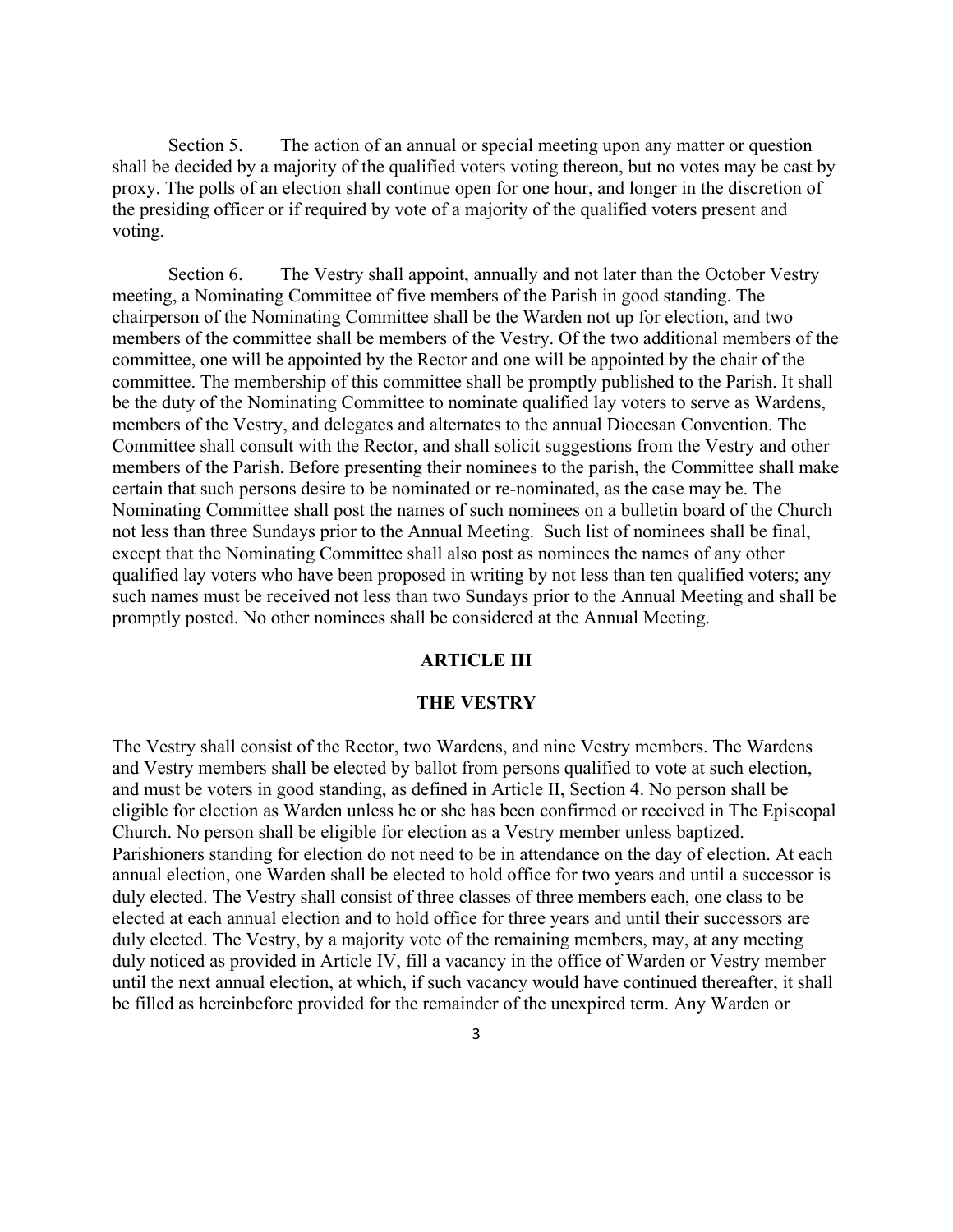Vestry member who has been in such position for six years immediately preceding an annual election shall be ineligible to stand for election or be elected to that same office, but may stand for election to the same office after one year following the end of that term of service. However, such Vestry member may become a Warden, and such Warden a Vestry member, for such number of years that the maximum number of combined continuous years of service as Warden and member of the Vestry shall not exceed twelve years. Any Vestry member who fails to attend three (3) consecutive regularly scheduled Vestry meetings without good cause and advance notice will be considered to have forfeited the privilege to serve as a Vestry member and will be replaced in accordance with the replacement provisions in this document. Good cause shall be determined by the Vestry by majority vote.

# **ARTICLE IV**

# **MEETINGS OF THE VESTRY**

Section 1. Regular meetings of the Vestry shall be held at 7:30 PM monthly on a weekday evening Monday through Thursday, except July and August, at Christ Church, in the Parish of Christ the Redeemer, Pelham or at such other place or on such other date or at such other time as may be designated in writing by the Rector or by notification by a Warden. Special meetings of the Vestry may be held at any time when all the members thereof are present. Special meetings may also be held after three days' previous notice thereof shall have been given to each member of the Vestry, by the Rector, in writing, either personally, by mail, or by email. If there be no Rector, or the Rector is incapable of acting, notice of the meeting may be made by one of the Wardens in the same manner; except that twenty-four hours' notice of the first meeting of the Vestry after an annual election shall be sufficient, provided such meeting be held within three days after the election.

Section 2. In the event of the Rector refusing or neglecting to call a meeting of the Vestry, on the written request of two-thirds of all the Wardens and Vestry members of the parish, the clerk of the Vestry shall call a meeting of the same by giving at least fifteen days written notice to be served on each member of the Vestry personally; if personal service cannot be had, then upon each member by mailing or emailing the notice to his last known place of residence or last known email address, as the case may be.

Section 3. To constitute a quorum of the Vestry there must be present either:

- 1. The Rector and at least a majority of the whole number of Wardens and Vestry members, or
- 2. One Warden and one more than a majority of the Vestry members or both Wardens and a majority of the Vestry members, or
- 3. If the Rector be absent from the parish and shall have been so absent for over four calendar months, or if the meeting be called by the Rector and he/she be absent therefrom or be incapable of acting, one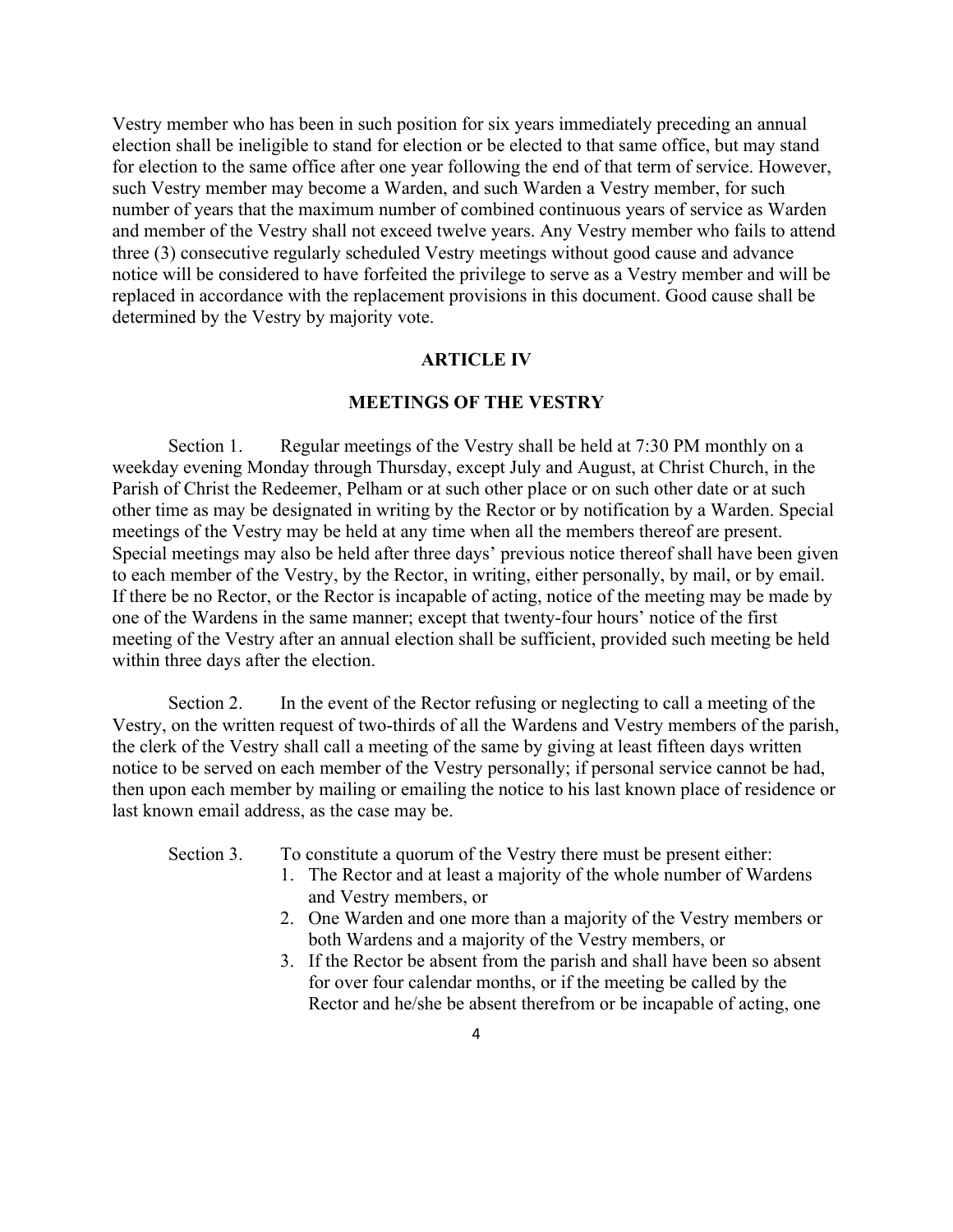Warden and a majority of the Vestry members, or both Wardens and one less than a majority of the Vestry members.

Section 4. The presiding officer of the Vestry shall be the Rector, or if there be none, or the Rector is absent, the Warden who shall be called to chair by a majority of the votes, if both Wardens be present; or the Warden present, if but one be present.

Section 5. At each meeting of the Vestry, each member thereof, including the Rector, shall be entitled to one vote.

Section 6. If there be a Rector of the parish, no measure shall be taken in the Rector's absence, in any case, for effecting the sale or disposition of the real property of the Parish, nor for the sale or disposition of the capital or principal of the personal property of the Parish, nor shall any act be done which shall impair the rights of such Rector.

Section 7. All meetings shall be opened and closed with devotional exercises and business of regular meetings shall include: review of the last minutes of regular meetings, review of the minutes of any special meetings of the Vestry or executive committee, report of the Treasurer, unfinished business, and new business.

### **ARTICLE V**

#### **OFFICERS**

Section 1. At the first meeting of the Vestry after every election, the Vestry shall elect a Treasurer and a Clerk and such other officers of the parish as the Vestry may deem fit who need not be members of the Vestry.

Section 2. The Treasurer, subject to the general control and direction of the Vestry, shall take charge of the funds of the Parish, shall keep its accounts, collect all moneys payable to it and pay all just demands against it, and shall receipt in its name for all gifts. The Treasurer shall render a statement of receipts and disbursements at each regular meeting of the Vestry, and at the first meeting in each fiscal year, or as soon thereafter as practical, shall present to the Vestry a full account of the fiscal affairs of the Parish.

Section 3. The Clerk shall keep the minutes of each meeting of the Vestry and the Executive Committee, shall record them in a suitable minutes book, and shall attest extracts therefrom. The Clerk shall keep the seal of the Parish and affix it to documents calling for that formality. In the absence of the Clerk, the presiding officer shall appoint a clerk pro tempore.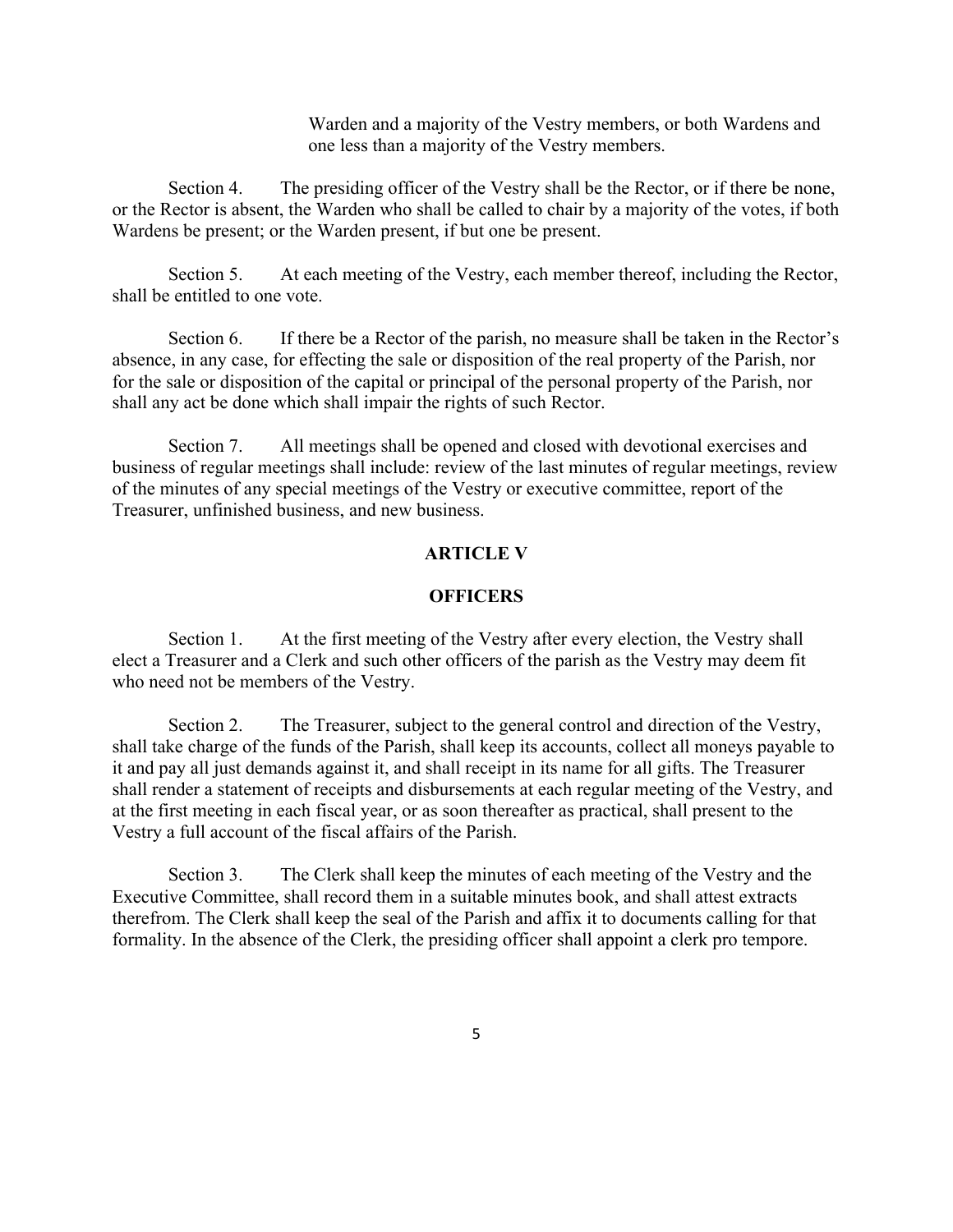### **ARTICLE VI**

### **COMMITTEES**

There shall be an Executive Committee, a Finance Committee, an Investment Committee, a Buildings Committee, a Grounds Committee, a Garden of the Resurrection Committee and such other committees as the Vestry may appoint. The Chairpersons of all standing committees shall be designated by the Vestry upon the recommendation of the Rector and such other recommendations as may be made by the Vestry. Such Chairpersons shall serve for one year appointments so long as they are members of the qualified voting pool as provided in Article II. At the June meeting of the Vestry each year, chair positions will be reviewed. Membership on committees other than the Executive Committee need not be confined to members of the Vestry.

#### **ARTICLE VII**

#### **EXECUTIVE COMMITTEE**

Section 1. The Executive Committee shall consist of the Rector, the Wardens and not less than two additional members of the Vestry to be elected by the Vestry. During the intervals between meetings of the Vestry, the Executive Committee shall have and may exercise all of the powers of the Vestry with the exception of filling vacancies on the Vestry, amending or repealing the by-laws, or adopting any measures affecting any of the rights of the Rector. The Rector shall be the chairperson of the Executive Committee, but, in the absence of the Rector, one of the Wardens elected by a majority of the members of the Executive Committee present at a meeting shall be the Chairperson of the Executive Committee for that meeting. The Clerk of the Vestry shall act as Secretary at all meetings of the Executive Committee, but, in the absence of the Clerk of the Vestry, one of the members of the Executive Committee elected by a majority of the members present at a meeting shall be the Secretary for that meeting.

Section 2. The Executive Committee shall meet at whatever time and place that may be determined by the Rector, or, in the absence of the Rector, by one of the Wardens, on at least 24 hours' notice to each member of the Executive Committee. Special meetings of the Executive Committee may be held at any time when all the members thereof are present.

Section 3. At all meetings of the Executive Committee four members of the Executive Committee shall be necessary and sufficient to constitute a quorum for the transaction of business, and the assent of not less than four (4) members shall be necessary for affirmative action.

Section 4. The Executive Committee shall keep regular minutes of its proceedings and shall report the same to the Vestry at the next regular or special meeting of the Vestry.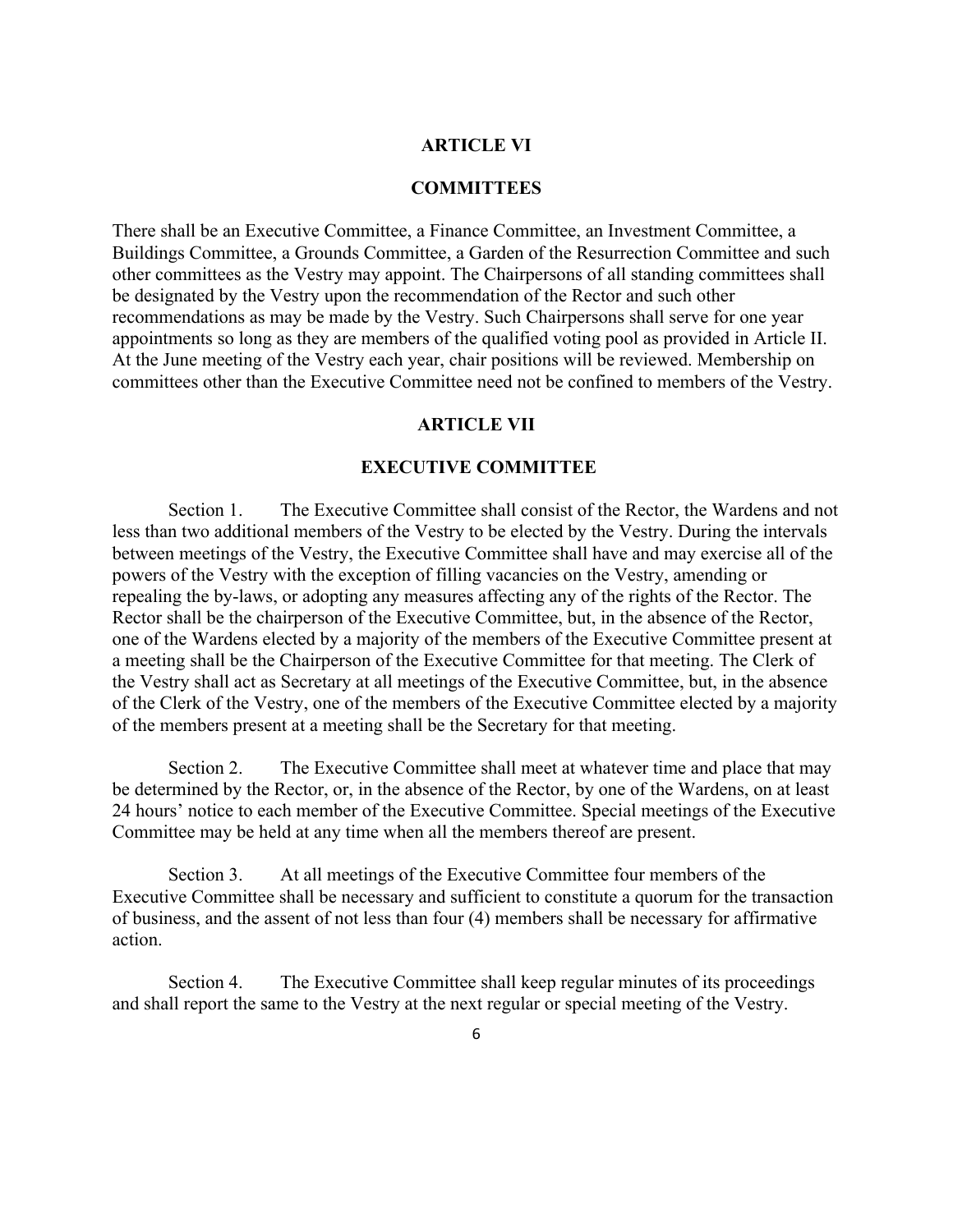Section 5. The Wardens' service on the Executive Committee shall be concurrent with their service as Wardens, i.e., two years. The two members of the Vestry elected by the Vestry to serve on the Executive Committee shall also serve a term of two years. One of the Vestry members shall rotate off the Executive Committee every year.

### **ARTICLE VIII**

#### **INVESTMENT AND FINANCE COMMITTEES**

Section 1. The Investment Committee shall have general charge and supervision of the endowment of the Parish and the investment and reinvestment of its funds. It may buy or sell any securities on behalf of the Parish on such terms and in such manner consistent with the Endowment Investment Policies and Operating Principles. At each meeting of the Vestry, the Investment Committee shall report any changes made in the investments since its last report. The Vestry has final fiscal responsibility for the finances of the Parish and works with the Finance Committee, the treasurer and the Investment Committee to develop, approve, and supervise the annual budget of the Parish. Further Investment Committee governing guidelines are outlined in the Vestry document: *Parish of Christ the Redeemer Endowment Investment Policies and Investment Committee Operating Principles*. It shall perform such other duties as ordinarily devolve on an Investment Committee and not covered by any other provisions of these by-laws.

Section 2. The Finance Committee shall include: one Warden, the treasurer, the Rector, a member of the Investment Committee and others as appointed by the Vestry. The primary responsibilities of the Finance Committee are the creation of a proposed annual budget for Vestry review, oversight of signatures required on financial transactions involving parish expenses, communication with the parish bookkeeper, and the annual audit. The annual audit of the books and accounts of the Treasurer will be conducted by an outside auditor as required by the Diocese. All contracts entered into on behalf of the parish will require at least two signatures. At least one of the signatures is to be that of the Rector or one of the Wardens, unless otherwise specified by the Diocese of this parish.

#### **ARTICLE IX**

#### **BUILDINGS COMMITTEE**

The Buildings Committee shall be responsible for the care, maintenance, repairs and improvements of the buildings belonging to the Parish. It shall have authority to enter into contracts for these purposes in the name of the Parish, provided the obligation incurred under any one contract shall not exceed five thousand dollars (\$5,000.00) and that the signatures required in Article VIII of this document are obtained. Contracts in excess of five thousand dollars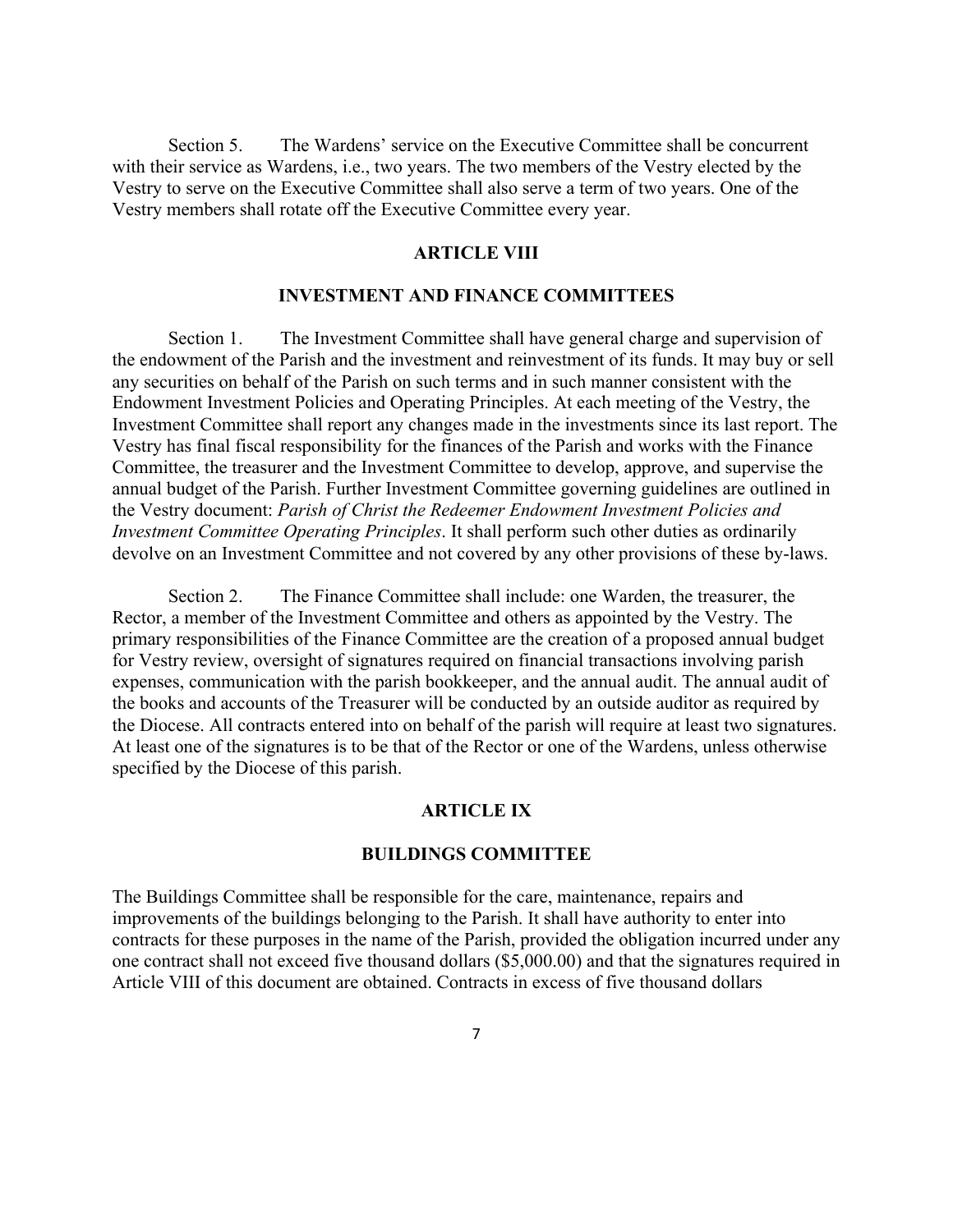(\$5000.00) must be reviewed and approved by the Vestry or by the Executive Committee prior to the awarding of the contract.

# **ARTICLE X**

### **GROUNDS COMMITTEE**

The Grounds Committee shall be responsible for the care, maintenance, repairs and improvements of the grounds belonging to the Parish. It shall have authority to enter into contracts for these purposes in the name of the Parish, provided the obligation incurred under any one contract shall not exceed two thousand-five hundred dollars (\$2500.00) and that the signatures required in Article VIII of this document are obtained. Contracts in excess of two thousand five hundred dollars (\$2500.00) must be reviewed and approved by the Vestry or by the Executive Committee prior to the awarding of any contract.

### **ARTICLE XI**

### **GARDEN OF THE RESURRECTION**

### **Section 1: Maintenance of the Garden by Committee**

The Garden of the Resurrection Committee shall be responsible for the care, maintenance, repairs and improvements of the Garden of the Resurrection owned by the Parish. It shall have authority to enter into contracts for these purposes in the name of the Parish, provided the obligation incurred under any one contract shall not exceed two thousand-five hundred dollars (\$2500.00) and that the signatures required in Article VIII of this document are obtained. Contracts in excess of two thousand five hundred dollars (\$2500.00) must be reviewed and approved by the Vestry or by the Executive Committee prior to the awarding of any contract. Payments from the Garden of the Resurrection fund shall be approved by the Chairperson of the Committee and will require one additional signature from either the Rector, one of the Wardens, or the Treasurer.

#### **Section 2: Member's Niche Agreements**

The Parish Administrator (or the Rector, or one of the Wardens) may enter into agreements with a person for the sale of niches ("A Member's Niche") for use with respect to the remains of specified individuals, provided that such agreements of sale shall be at such values as shall have been determined by the Vestry, and provided that the person entering into the agreement meet at least one of the following criteria.

- 1. Any qualified voter (as defined in Article II, Section 4).
- 2. The spouse or other immediate family member of any qualified voter.
- 3. Any person who belonged to the Parish and was a regular communicant at its worship for more than five years.
- 4. Any clergy person who served the parish for more than five years.
- 5. Any person with the approval of two-thirds of the Vestry.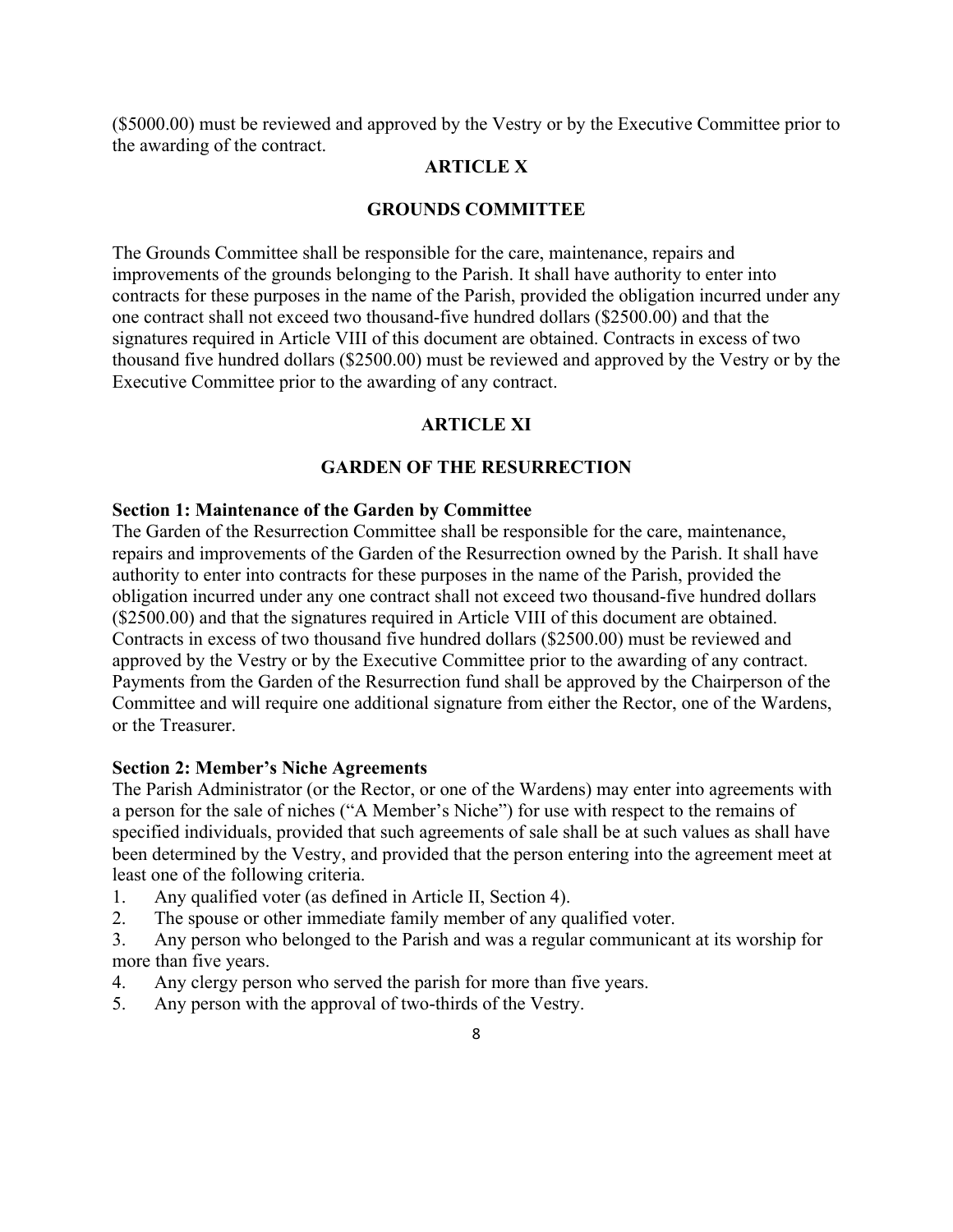Niches #227 through #276, may each be sold at a value determined by the Rector, or in the absence of the Rector or if there be no Rector, a majority of the Vestry.

Ownership of a Member's Niche, until the niche is filled to capacity, is transferred to next of kin.

Any such agreement is submitted to the Vestry for its review at the monthly meeting next following their conclusion.

# **Section 3: Interment Eligibility**

All interments and disinterments require the approval of the Rector, or in the absence of the Rector or if there be no Rector, a majority of the Vestry or the Executive Committee. No interment may exceed the capacity of a niche, as defined in the Member's Niche Agreement. Cremated remains must be interred in an urn of type and size approved by the Parish Administrator (or the Rector, or one of the Wardens).

Additional criteria of eligibility for interment are as follows.

1. Any person specified in a Member's Niche Agreement is eligible for interment in that Member's Niche.

2. Any spouse or child of the owner of a Member's Niche is eligible for interment in that Member's Niche.

3. With the permission of the owner of the Member's Niche, and with the approval of a majority of the Vestry or the Executive Committee, any other person may be interred in a Member's Niche.

Cremated remains are not to be scattered in the Garden. Cremated remains are not to be buried anywhere in the Garden except in Member's Niches.

A record of an interment or disinterment is to be submitted to the Vestry for its review at the monthly meeting next following such interment or disinterment.

# **Section 4: Garden of Resurrection Funds**

All receipts in connection with the Garden of the Resurrection, including receipts from the sale of niches and interest received on investments, shall be kept in a separate account apart from other parish funds.

# **ARTICLE XII**

# **FISCAL YEAR – CUSTODY OF SECURITIES AND DEPOSITS**